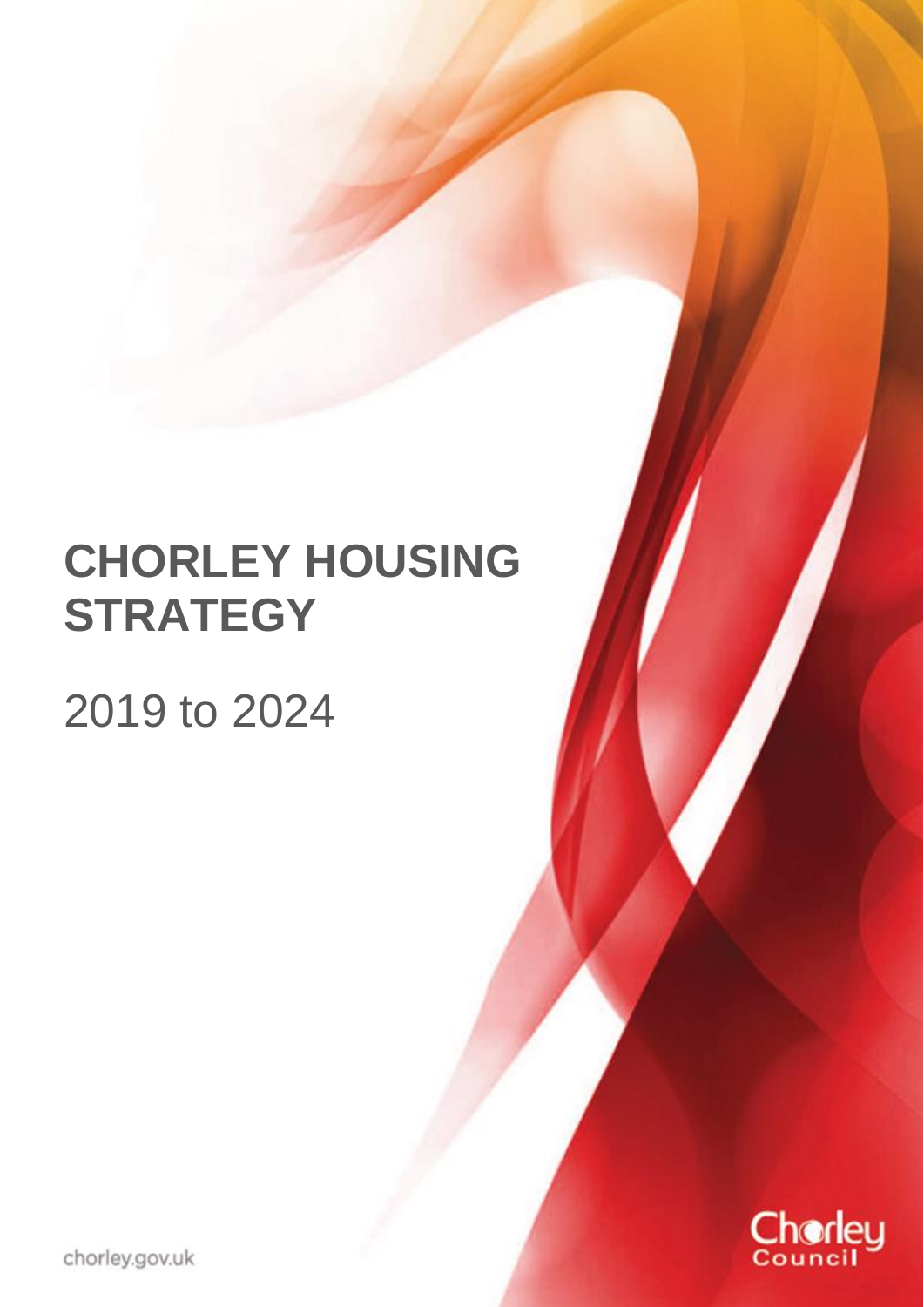#### **Introduction and background**

Our aim is to:

#### *Ensure that everyone in the borough is able to access affordable and good quality housing that suits their needs. The type of tenure and where someone lives will not mean they should have to accept poorer quality or less affordable accommodation.*

This housing strategy sets out the council's ambitions to ensure that everyone living in the borough has access to the high quality accommodation that they need. No one should expect to live in worse accommodation because of the tenure, nor because they live in a particular area.

The evidence about the benefits of good quality accommodation is strong – if someone lives in poor quality housing, they are more likely to experience poorer physical and mental health. This strategy sets out to support the council's ambitions to improve people's lives and reduce demand on public services seen in the Integrated Community Wellbeing Service.

Chorley population is set to grow considerably in the coming years. Between 2014 and 2039, the population will increase by 18.1%, with the growth in household numbers being 24.6%. Our population is also projected to grow proportionately older in the coming 25 years. In 2016, 8% were aged over 75. This is projected to increase to 14.6% by 2041. An older population will have different housing needs, and so this strategy will aim to ensure that people are able to live independently for as long as possible, to reduce demand on public services.

Chorley has experienced a significant growth in housing over the last 10 years, and is projected to experience a further increase of 24% in the number of households in the borough by 2039. This is the fastest rate of any Lancashire district and higher than the predicted growth in households in England. The council continues to support growth in line with the agreed local plan, but is aware of the potential pressures that an increasing population can place on local services. Therefore, this strategy will set out the council's ambitions to ensure that the new developments see the right type and quality of housing in the most appropriate places.

| <b>Measure</b>                                                           | <b>Target</b><br>(2019/20) |
|--------------------------------------------------------------------------|----------------------------|
| Number of affordable homes delivered                                     | 100                        |
| Average time to complete adaptations                                     | 6 months                   |
| Number of long term empty properties in the borough                      | Fewer than 170             |
| Number of preventions and reliefs                                        | 600                        |
| % of homes in fuel poverty                                               | 11.2%                      |
| Number of open market homes owned by the Chorley<br>housing company      | 20                         |
| Number of affordable homes owned by the Chorley<br>14<br>housing company |                            |
| Number of rough sleepers                                                 | 0                          |
| Number of proactive housing inspections                                  | 80                         |

The potential benefits of this strategy are: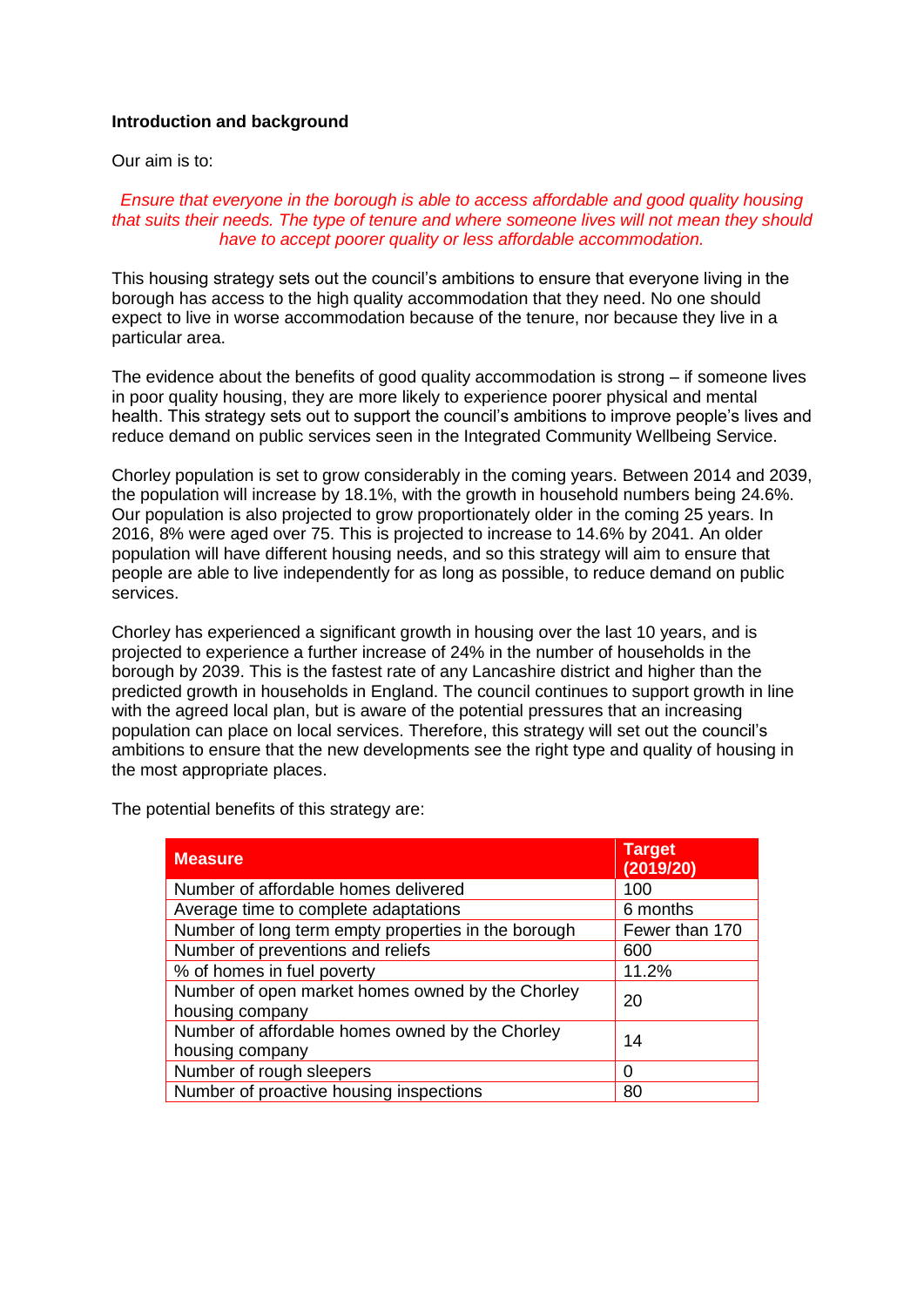#### **Links to other strategies and plans**

As an overarching document, it is important that this housing strategy makes clear links to other key strategies and plans. These are referred to specifically at the relevant points, but the main links are with:

- Central Lancashire Local Plan
- The Homelessness Prevention Strategy
- Recommendations from the 2018 Overview and Scrutiny review of conditions in registered provider accommodation
- The business case for an integrated community wellbeing service for Chorley

#### **Key priorities**

The following are the key priorities for this strategy:

- Securing quality across all housing tenures
- Supporting people to remain independent in their own homes
- Preventing homelessness
- Supporting a balanced housing market

Set out below is each priority in more detail, with the work that is already undertaken alongside the planned work.

#### **Timescales**

The Housing Strategy covers a period to 2024. However, the key actions to be undertaken over the next 12 to 18 months are set out in the action plan. These will be reviewed and refreshed at the appropriate point.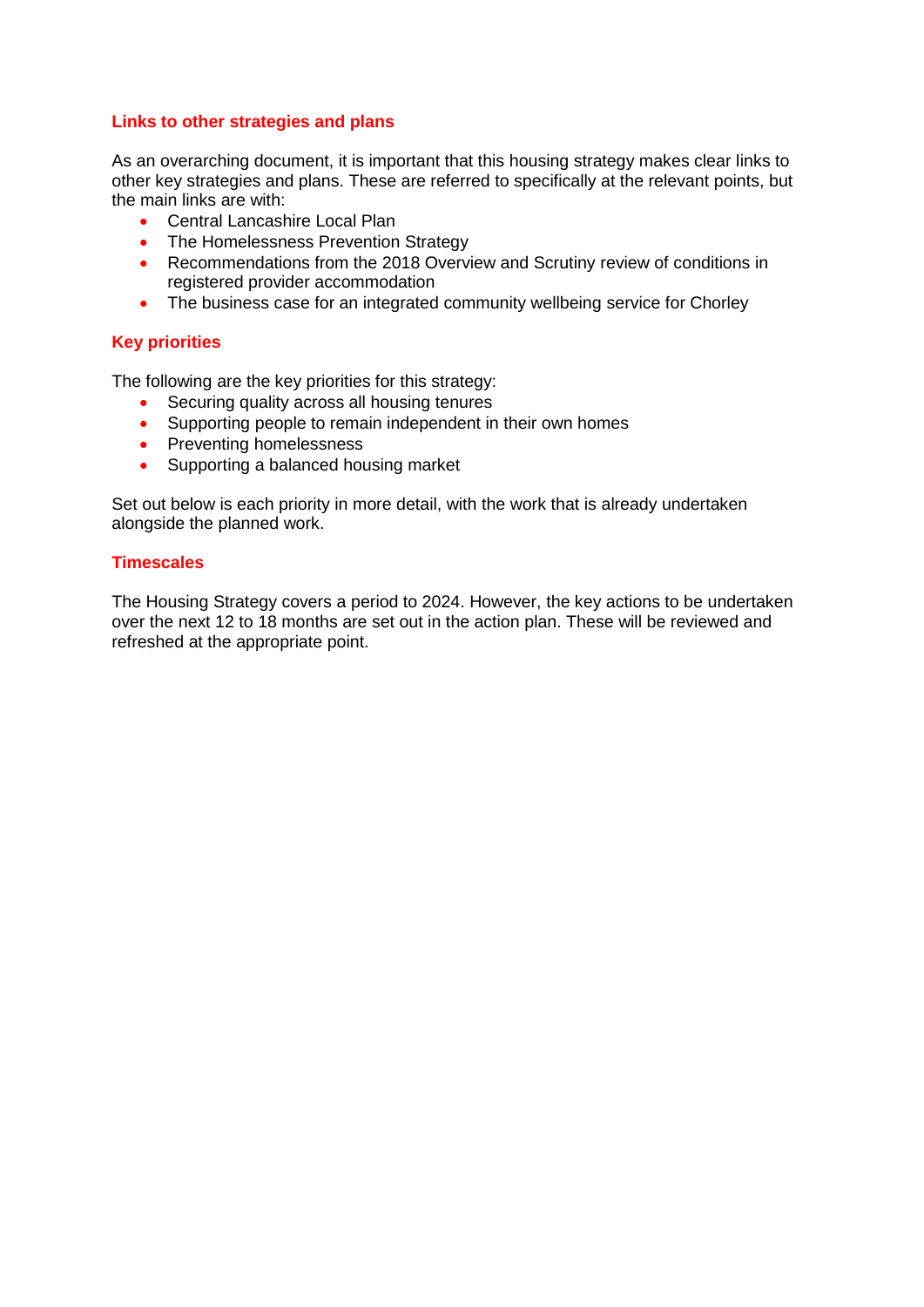### **Priority:** Securing quality across all housing

#### **Context and opportunities**

Having access to good quality, secure and sustainable housing is important in supporting individuals and communities to flourish. Conversely, studies have shown that poor housing leads to poorer health and an increased demand on public services<sup>1</sup>.

The Council intervenes in supporting owner-occupiers living in the poorest quality accommodation in the borough and exercises its powers in extreme cases but budget limitations prevent it from assisting owner occupiers more generally as Government policy places an expectation on home owners that they will bear the cost of maintaining their own homes. Over the last twelve months, eight cases where an occupier has been living in very poor quality accommodation have been provided support by the council. These cases are very involved, and require a fine balance of providing support for residents and local communities against the use of public funds in improving assets.

Rented properties account for approximately 25% of dwellings in the borough, with 10% being privately rented and 13% socially rented. This is broadly similar to most other Lancashire districts. Those living in rented accommodation have potentially less control about the quality and security of their accommodation, which is why there is significant legislation aimed at protecting tenants.

In 2018, the council's Overview and Scrutiny committee have undertaken a review of conditions of housing in the social-rented sector. A key part of the work undertaken was a survey of residents to gather their views. Some of the key findings of that survey included:

- 72.9% of tenants were satisfied with the standard of their property when they moved in, while 16.3% were dissatisfied.
- 14.9% of tenants were dissatisfied with the repairs and maintenance carried out on their property.
- 85% of tenants agree that their neighbourhood is a good place to live

Fuel poverty can affect everyone, regardless of their tenancy. Not being able to afford to keep a home adequately heated is one of the factors associated with reduced health outcomes. While the incidence of fuel poverty in Chorley at 10.6% is lower than elsewhere in the North West, it is still a target to address.

Overcrowding is a relatively small issue in the borough, with 2.11% of households having an occupancy rating of -1 (implying that the household has one fewer bedroom than is required) or less. However, there are significant differences across the wards, with 6.75% of households in Chorley South East being overcrowded.

This priority aims to ensure that everyone should be able to access good quality and secure accommodation regardless of the tenure, thereby supporting improved quality of life.

#### **Principles**

- Our aim will be to secure quality across all housing, regardless of the tenure
- Everyone should expect consistency and fair treatment in either sector and whether they are a tenant or a landlord

<sup>-</sup><sup>1</sup> See, for example, The King's Fund, https://www.kingsfund.org.uk/projects/time-think-differently/trends-broader-determinantshealth-housing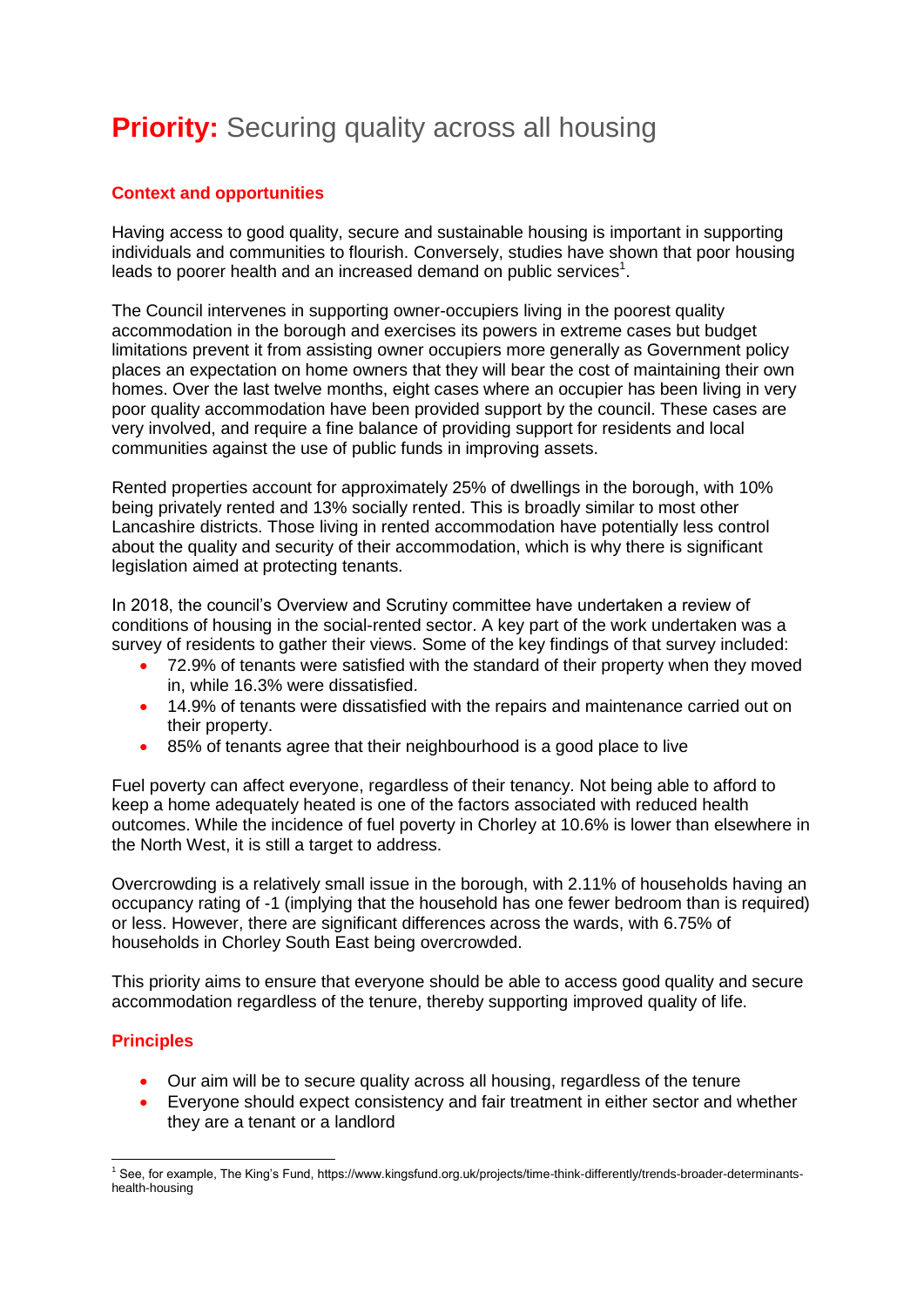- Landlords should engage in ensuring that the neighbourhoods local to their properties are good places to live
- We will aim to ensure that tenancies are sustainable, with support available for landlords and tenants, particularly those who are more vulnerable.

#### **What we already do**

The council already undertakes work to support this priority. This includes working with landlords through the Private Sector Landlord Forum and the Selectmove Partnership as well as regular meetings with the large registered providers in the borough. In addition, we also have a Healthy Homes project which provides proactive property inspections for tenants.

The council also has powers under the Housing Act 2004, which introduced an assessment procedure for housing standards. This legislation is designed to improve housing standards, predominantly within the private rented sector, and prosecute landlords who fail to maintain standards for their tenants. The Act also introduced Hazard Awareness Notices, which allow the local authority to inform owner occupiers of hazards within their own property. However, these are simply advisory notes to owner occupiers, notifying them of their responsibility to remedy hazards identified by the Council for their own safety.

#### **Key actions 2018/19 – 2019/20**

The following key actions will be undertaken to deliver against this priority:

- Develop a voluntary standard for all rented properties (including social and private rented) relating to quality standards, re-let cleanliness and responsiveness.
- Respond to proposed legislation to licence private landlords, including introducing a programme of inspection of privately rented properties
- Undertake a review of the Healthy Homes programme
- Review and refresh the council's policy to support owner-occupiers who are unable to make essential repairs to their property
- Develop a programme to promote affordable warmth, encompassing boiler checks and repairs.
- Investigate the impact of AirBnB on the borough and identify any necessary actions.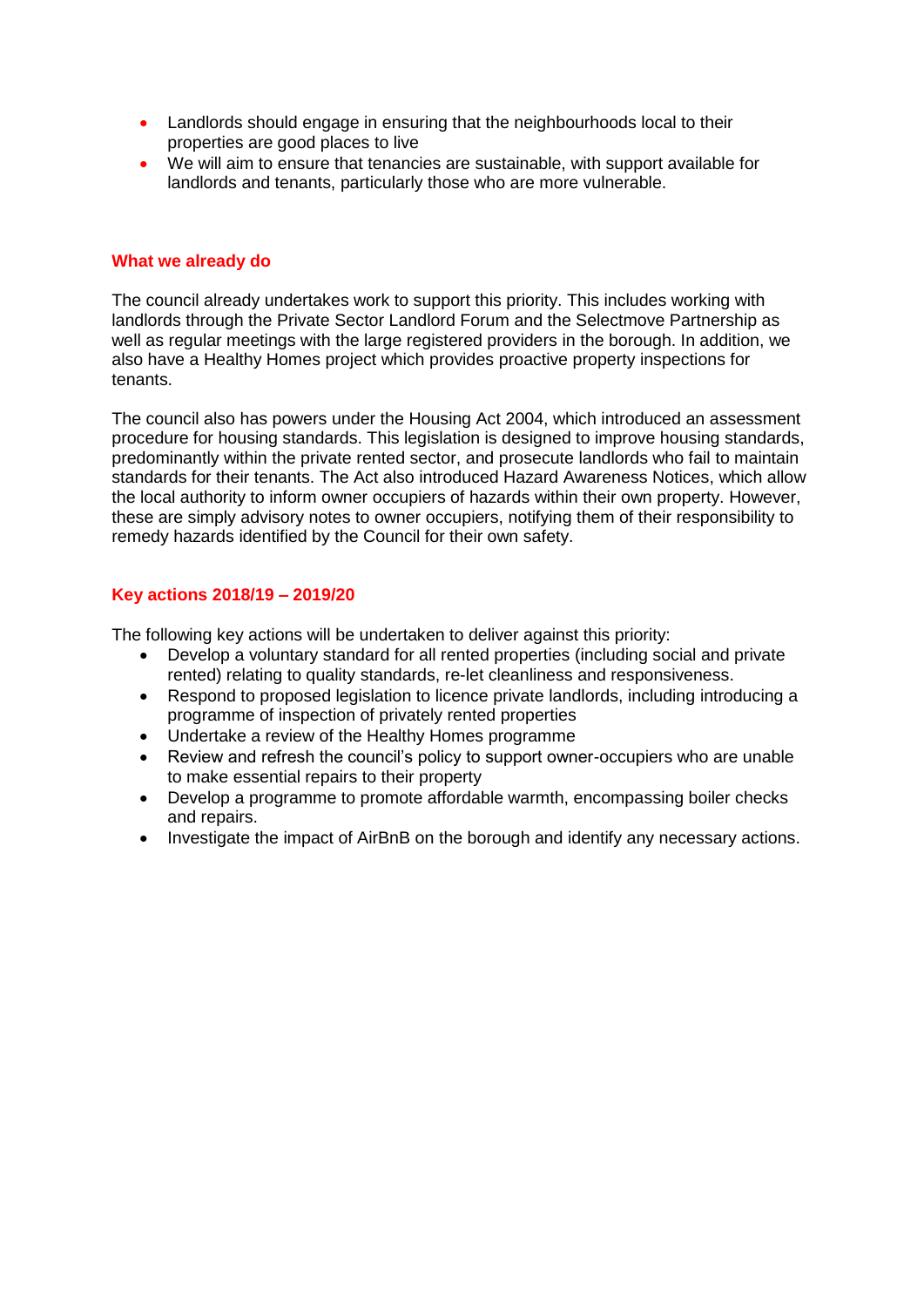### **Priority:** Supporting people to remain independent in their own homes

#### **Context and opportunities**

Chorley's population is projected to grow to proportionately older over the coming 25 years. In 2016, 8% were aged over 75. This is projected to increase to 14.6% by 2041. An older population will have different housing needs, and public services need to respond to meet this potential change in demand.

Some interventions are already in place, particularly around Disabled Facilities Grants and adaptations. Since the council introduced the Chorley Adaptation Grant in April 2017, more residents have been able to access support they need. In 2017/18, the council received 208 major adaptation referrals. 107 CAG cases and 26 DFGs were approved, a total of 133. This was a significant increase on the previous year, when 92 DFGs were approved.

Demand for accommodation that suits people's needs and has support in place is already in existence. The council has been oversubscribed for the 65 apartment Primrose Gardens facility, with over 200 applications being considered in the first allocations process.

#### **Principles**

- People should be able to remain in their own homes wherever possible so they are able to remain independent
- Our housing stock and interventions should aim to avoid residents having otherwise unnecessary moves into residential care, other settings or lengthy hospital stays

#### **What we already do**

The council continues to be proactive in supporting people to remain independent in their own homes. For example, the council delivers the integrated home improvement service on behalf of the county council in the borough. This involves arranging the delivery of a range of housing related interventions including minor adaptations and the handyperson scheme. In addition, the council continues to deliver a high quality service for disabled facilities grants and, separately, the sanctuary scheme for survivors of domestic abuse. This complements the work undertaken by the major registered providers in the borough to support survivors of domestic abuse.

#### **Key Actions 2018/19 – 2019/20**

Key actions in this priority include:

- Open Primrose Gardens to provide housing for people with additional care needs
- Work with partners within Lancashire County Council and LCFT to reform the processes around major and minor adaptations, removing bottlenecks and increasing capacity where needed.
- Work through the integrated community wellbeing service to increase and improve referrals for support from GPs and other primary care providers.
- Undertake an assessment of housing need including particular types such as older people and affordable housing and examine options for changes to planning policy.
- As part of the new Local Plan, review planning policies for the quality and sustainability standards of new housing developments, such as homes for life, to maximise ways to future-proof new developments
- Examine options and the business case for expanding the offer of extra care accommodation in the borough.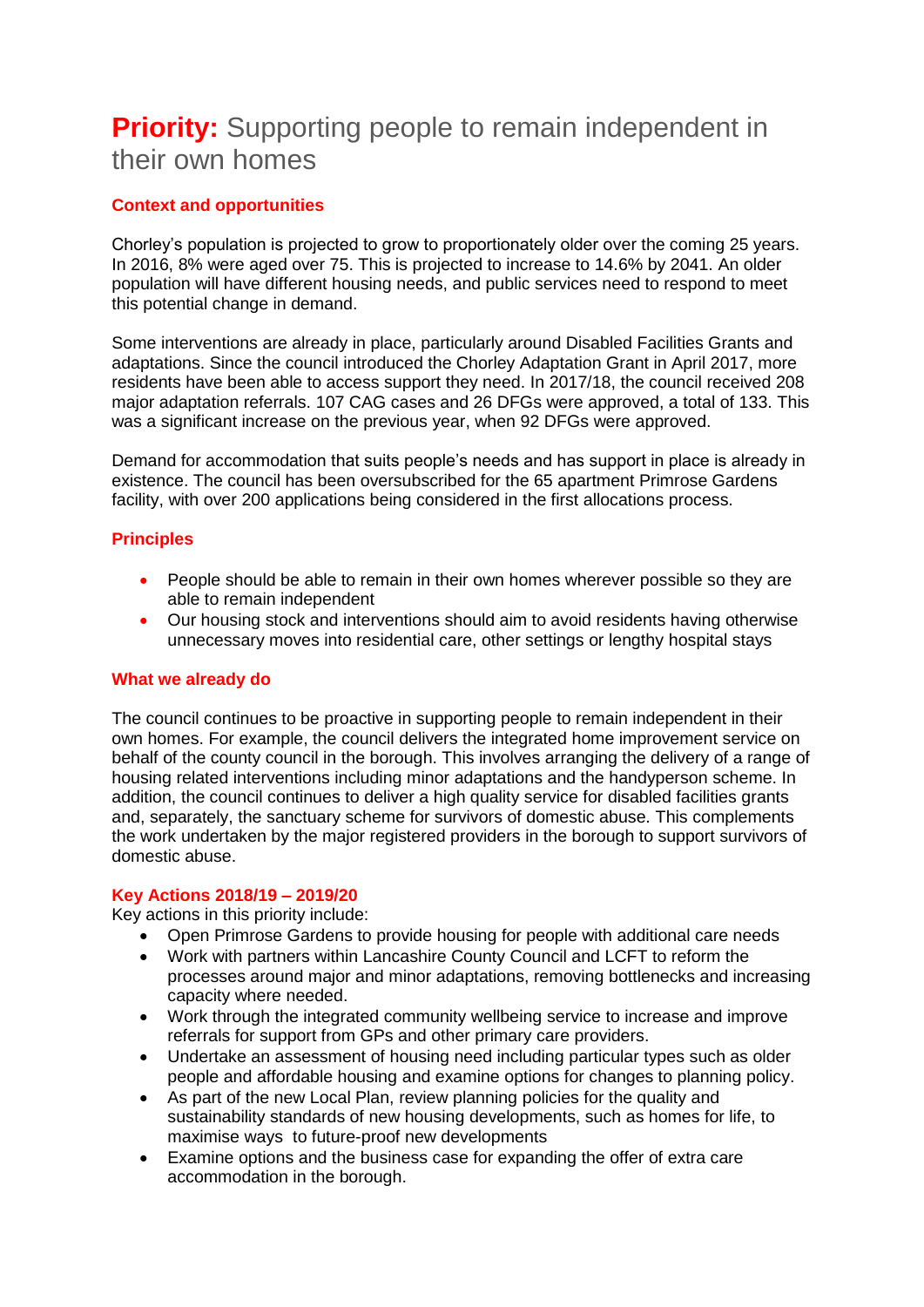### **Priority: Preventing homelessness**

#### **Context and opportunities**

Around 1,200 people present themselves to the council each year as at risk of homelessness. They are provided by support by the council's housing solutions team, with an emphasis on preventing homelessness as far as is possible.

As part of the integrated community wellbeing service, a review of homelessness cases was undertaken. Over a five year period, 6,123 cases of people in need of housing support were opened. 20% of the cases were households accessing the service more than once in that period, average every 12 months, with the most persistent being in need of accommodation every 8 months.

Many of the customers presenting at risk of homelessness have other needs that often contribute to, or are exacerbated by the need for more suitable accommodation. The proportions of the current caseload are set out below:



Chorley has a very small number of rough sleepers. The graph below shows the results of the annual rough sleeper count for the Lancashire districts.



#### Rough sleeper count 2010 - 2017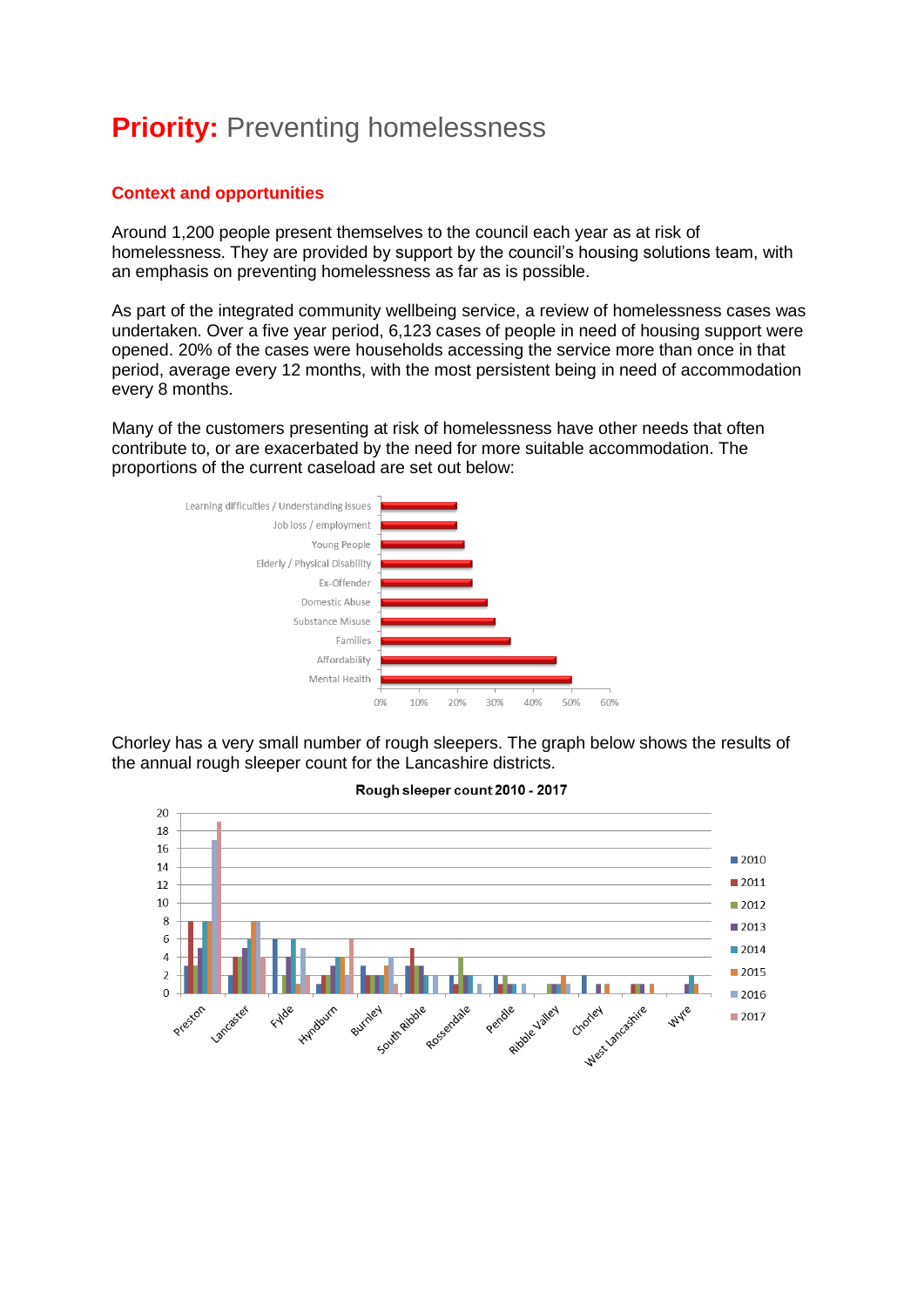#### **Principles**

- Everyone who is homeless or threatened with homelessness will be able to access advice, support and we will work with them to develop a housing plan to secure accommodation.
- We will work to ensure that the options available to customers with even the most complex needs are as wide as possible by accessing the right support at the right time.

#### **What we already do**

The council is already extremely active in preventing homelessness. As well as owning and managing Cotswold Supported Accommodation, we work closely with large social sector landlords to prevent and support tenants at risk of eviction. We also provide support with personal budgeting and referral pathways for debt advice. In addition to Selectmove, we also provide an accommodation funding service to increase options for housing in the private rented sector.

#### **Key Actions 2018/19 – 2019/20**

The key actions for this priority are:

- Work through the integrated community wellbeing service to reform pathways for customers with complex needs so they receive timely support from public services
- Review and refresh the homelessness prevention strategy
- Develop a multi-agency action plan and protocol for supporting people who are rough sleeping.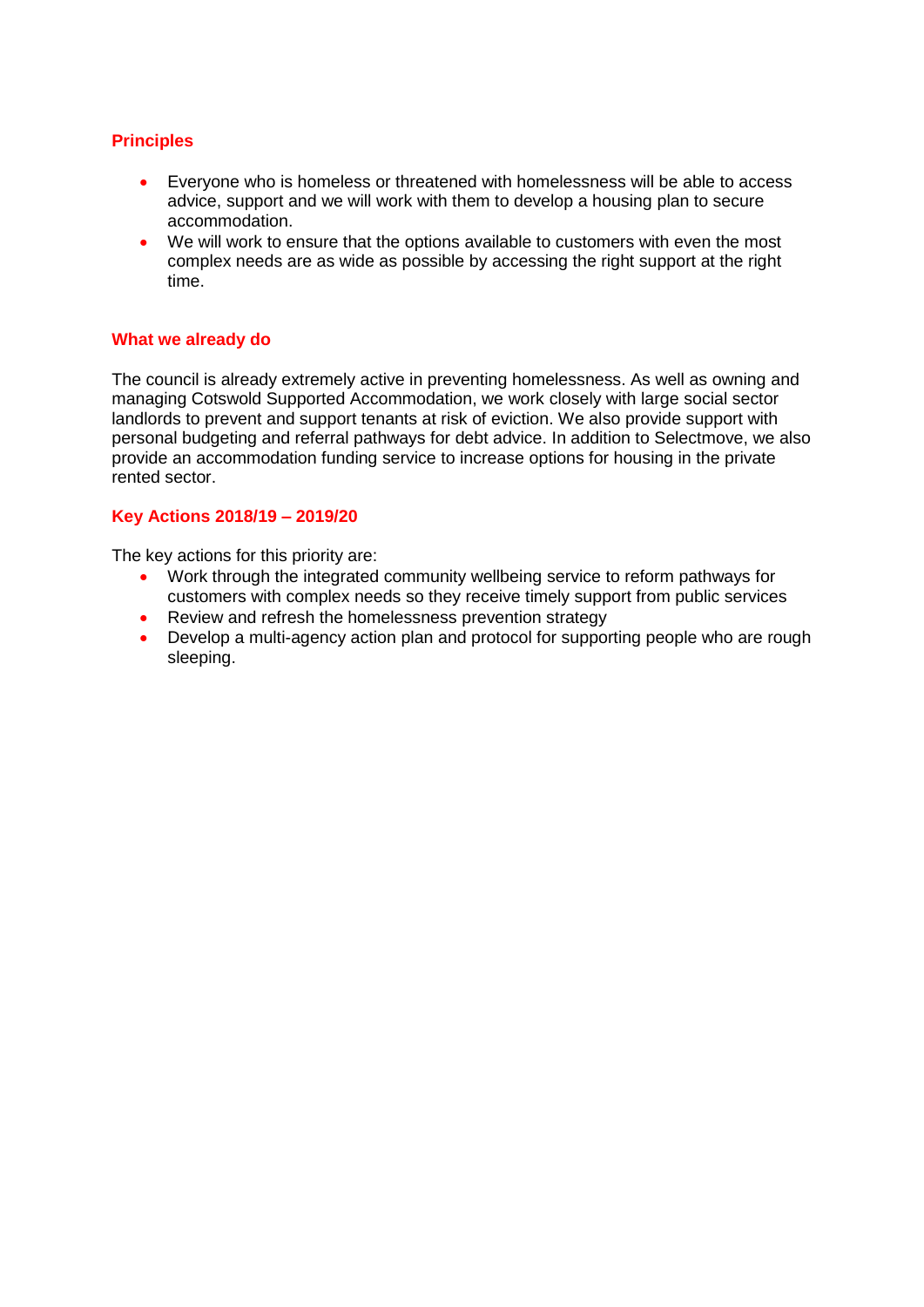### **Priority:** Supporting a balanced housing market

#### **Context and opportunities**

The Strategic Housing Market Assessment undertaken as part of the central Lancashire LDF examined the housing market that the borough functions in. While parts of the borough have strong links to neighbouring areas (for example the Liverpool and Manchester strategic market areas), the study concludes that the evidence suggests that Chorley, Preston and South Ribble form a common and unique housing market area.

Chorley borough had the fourth largest median house price in Lancashire for the year ending December 2017, at £169,250. There were differences in the median house prices across the borough as well, with the most expensive ward being Pennine and the least Chorley North East.

In 2017, Chorley was the fourth least affordable district in Lancashire to purchase a property. The ratio of median house price to median gross annual residence-based earnings was 6.20, compared to 3.59 in Burnley and 7.51 in Ribble Valley.

While the affordability ratio for residence-based earnings in Chorley is 6.20, the same measure based upon workplace-based earnings is 6.82. This is because the average pay for those working in the borough is lower than those living in the borough but working elsewhere.

Chorley continues to experience significant growth in housing, with 3,080 new homes built over the last five years. While the council has been successful in securing 638 new affordable homes as part of that development, the council will need to continue to ensure that the development of new homes remains balanced. In addition, the development of housing needs to be accompanied by related infrastructure and public services.

#### **Principles**

- Housing growth should be supported by the appropriate growth in services and supporting infrastructure.
- The council will take an active role in providing a balanced housing market with high quality and suitable accommodation for our residents.
- The council will continue to facilitate and drive the delivery of affordable housing in the borough.

#### **What we already do**

In recent years, the council has attempted to take a proactive role in ensuring that the housing market is balanced and supported by improvements and expansion to local infrastructure. Work has included facilitating the building of new affordable homes, working to bring forward employment sites and developing Primrose Gardens. Where necessary, the council has also sought to robustly defend its local plan and control decisions around development control locally. The council continues to invest in reducing the number of empty properties in the borough, proactively seeking to reduce the number of long term empty properties. In addition, the council will continue its proactive approach to identifying and targeting benefit and tenancy fraud, including participating in data matching and working with partners to identify potential issues.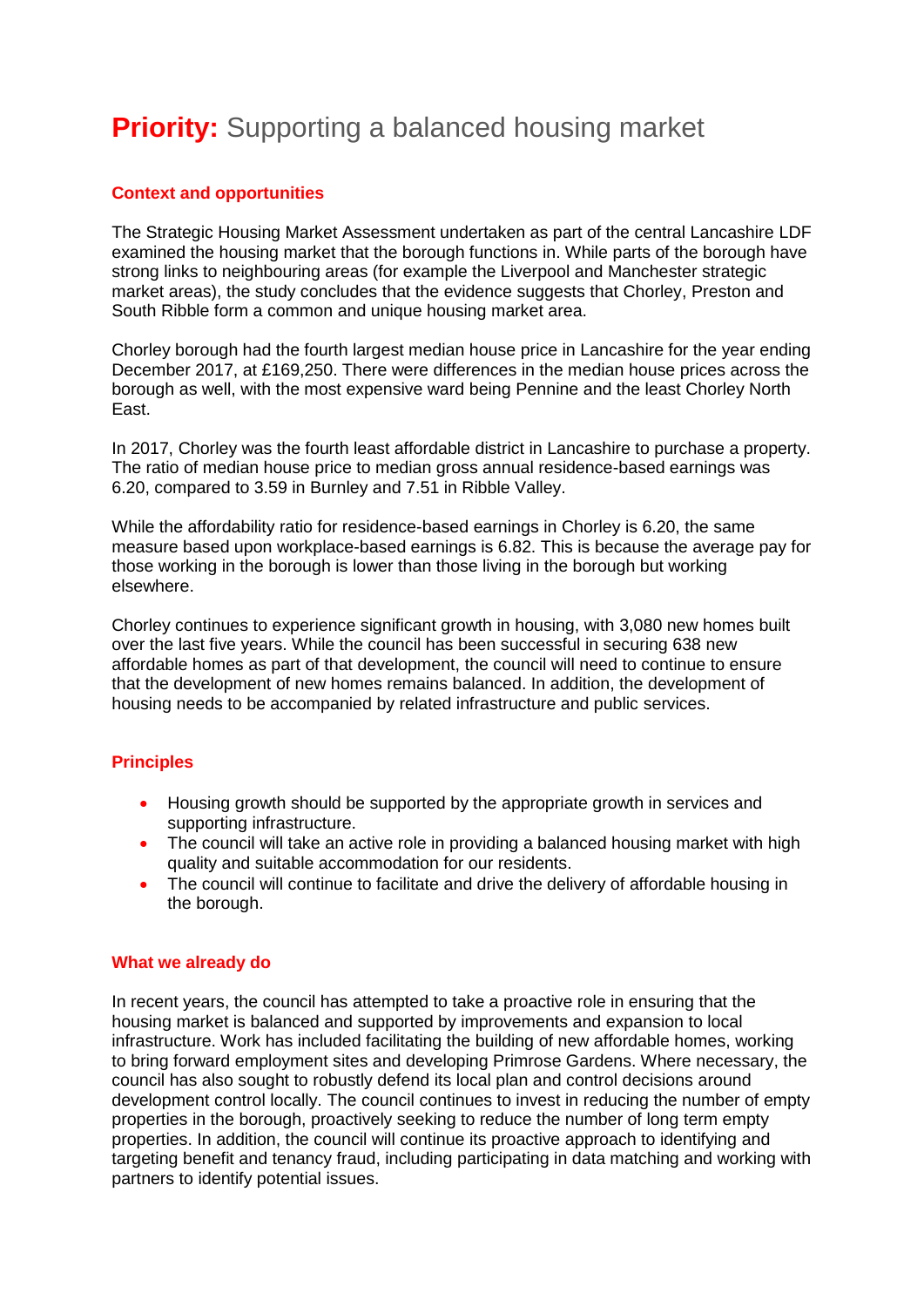#### **Key Actions 2018/19 – 2019/20**

Key actions for this priority are:

- Review and refresh the central Lancashire local plan
- **•** Establish a Chorley Housing Company
- Include consideration of the provision of housing within the refresh of the town centre masterplan
- Use the outputs of the local plan to review land supply and land use across the borough to determine the need to bring forward sites or housing types.
- Continue to bring empty properties back into use, with annual monitoring to neighbourhood area meetings